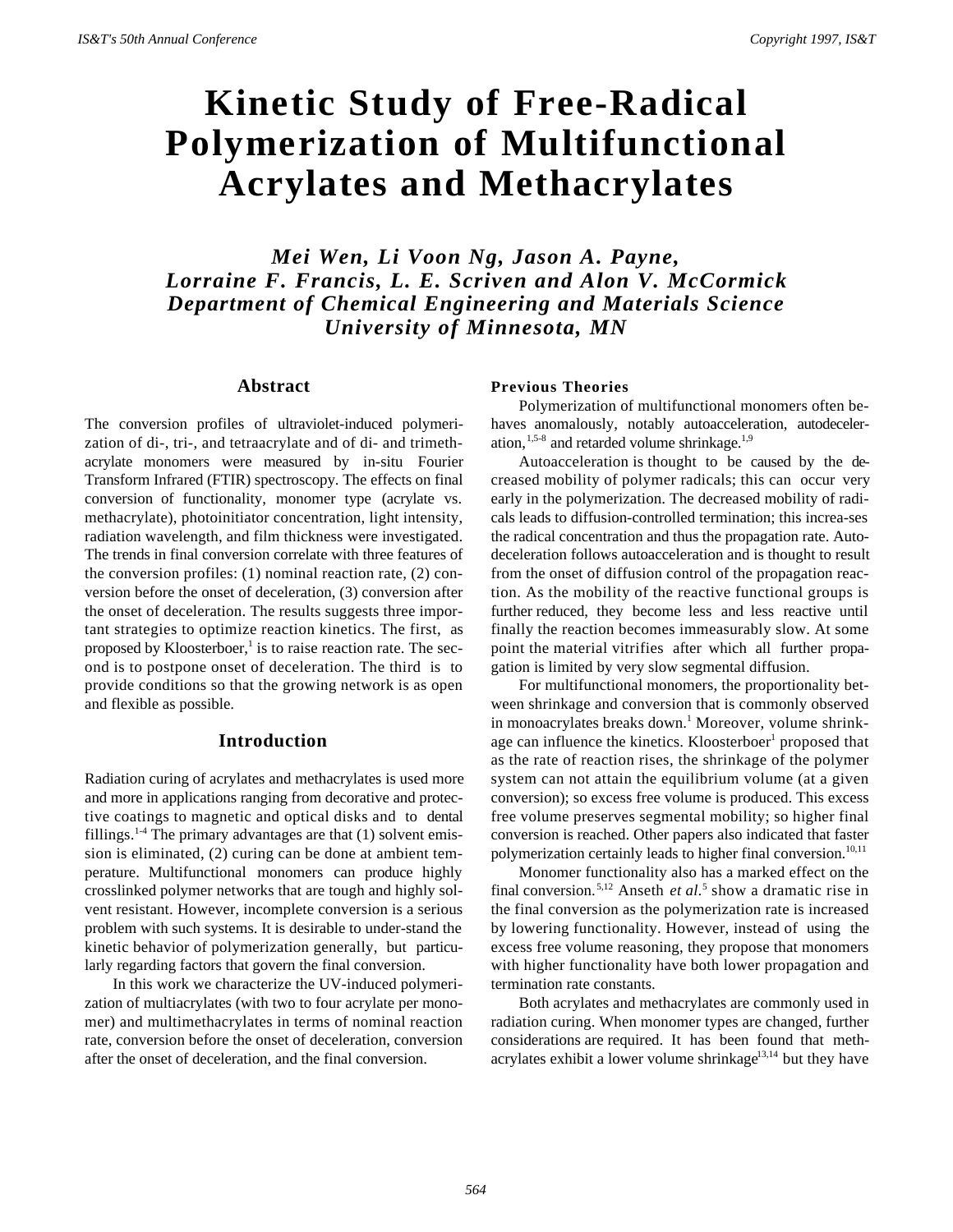a lower final conversion. Anseth *et al.* attribute this to larger steric hindrance associated with the methyl group on the methacrylates.<sup>5</sup>

## **Methods**

Fourier Transform Infrared (FTIR) spectroscopy has been used to follow the reaction *in situ.*12,15 Its advantages over other techniques (such as differential photocalorimetry (DPC) and dilatometry) include a shorter induction time (*cf*. DPC, which can introduce a heat transfer delay<sup>15</sup>), independence of the functional group conversion from any theoretical parameters (*cf*. DPC, which requires the heat of reaction) and from artifacts of delayed volume shrinkage (*cf.* dilatometry<sup>15,16</sup>).

Although quite a few authors have described trends in the rate and/or final conversion as functionality, monomer type, and light intensity are changed, there seems to be no comprehensive FTIR study (excepting Decker's meritorious contribution<sup>12</sup>). Here we report and detail FTIR study that reveals how functionality, monomer type, photoinitiator concentration, light intensity, radiation wavelength, film thickness, and addition of a polymeric solvent all affect the final conversion.

# **Experiments**

#### **Materials**

The names and abbreviations of photoinitiator (DMPA), monomers, and polymeric solvent are listed in Table 1. Their structures are shown in Table 2. All materials are from Aldrich (Milwaukee, WI), except DEGDA from Sartomer (West Chester, PA). Photoinitiator concentration,  $[PI]_0$ , is expressed as the ratio of moles of DMPA to total moles of double bonds presented by the monomer. The photoinitiator and monomer mixtures were prepared to the desired concentrations and were stored in dark, capped glass tubes at room temperature. In the sample containing polymeric solvent, the solvent concentration [PEG] is also expressed as the molar ratio of PEG to total double bonds of the monomer.

## **FTIR Measurement**

A drop of liquid sample was placed between two NaCl plates separated by a  $0.015 \times 25$ mm Teflon spacer (Spectra-Tech Inc., CT). (To characterize the thickness effect, a 0.050 × 25mm Teflon spacer was also used.) A Nicolet 550 Fourier Transform Infrared (FTIR) spectrometer with a DTG detector was used. All kinetic measurements were performed *in situ* using a set-up shown schematically in Figure 1. A 365 nm lamp (Spectronics Corporation, Westbury, NY) was used to irradiate most of the samples, but a 254 nm lamp (Spectronics Corporation, Westbury, NY) was also used to characterize the effect of light wavelength. Light intensity was varied from 0.05 mW/cm<sup>2</sup> to 0.70 mW/cm<sup>2</sup>. This relatively low intensity range was useful to slow the

reaction so that we could observe key features of the conversion profile. FTIR spectra were acquired during continuous UV irradiation. The fractional conversion of double bonds was obtained by monitoring the absorbance peak area for  $C = C$  (peaks at 1635 cm<sup>-1</sup> and 1619 cm<sup>-1</sup> for acrylates, peak at  $1638 \text{ cm}^{-1}$  for methacrylate).

#### **Table 1. Materials**

| Name                               | Abbreviation  |
|------------------------------------|---------------|
| 2,2-dimethoxy-2-phenylacetophenone | <b>DMPA</b>   |
| Di(ethylene glycol) Diacrylate     | <b>DEGDA</b>  |
| Pentaerythritol Triacrylate        | PETrA         |
| Trimethylolpropane Triacrylate     | TrMPTrA       |
| Pentaerythritol Tetraacrylate      | PETeA         |
| Di(ethylene glycol) Dimethacrylate | <b>DEGDMA</b> |
| Trimethylopropane Trimethacrylate  | TrMPTrMA      |
| Poly(ethylene glycol)              | PEG           |

**Table 2. Chemical Structures of Materials**

| Name         | Structure                                                            |
|--------------|----------------------------------------------------------------------|
| <b>DMPA</b>  | $C_6H_5COC(OCH_3)$ , $C_6H_5$                                        |
| <b>DEGDA</b> | $(H_2C = CHCO_2 CH_2 CH_2), O$                                       |
| PETrA        | $(H_2C = CHCO_2 CH_2)$ <sub>3</sub> CCH <sub>2</sub> OH              |
| TrMPTrA      | $(CH_2 = CHCO_2 CH_2)$ <sub>3</sub> CCH <sub>2</sub> CH <sub>3</sub> |
| <b>PETeA</b> | $(H_2C = CHCO_2CH_2)_{A}C$                                           |
| DEGDMA       | $(H_2C = CCH_3)CO_2CH_2CH_2$ ) <sub>2</sub> O                        |
| TrMPTrMA     | $(H_2C = CCH_3)CO_2CH_2$ <sub>3</sub> $CCH_2CH_3$                    |
| PEG          | $H(OCH_2CH_2)_n$ OH<br>$(M_n = 200)$                                 |



*Figure 1. In-situ FTIR measurement set-up, ref. 17.*

# **Results and Discussion**

Only representative data with noted exceptions are shown here. The nominal reaction rate is defined for our purposes as the average reaction rate observed over the period after induction and before deceleration. The onset of deceleration is where instantaneous reaction rate begins to decrease. The final conversion is defined as that when the reaction rate has fallen below 0.005/min.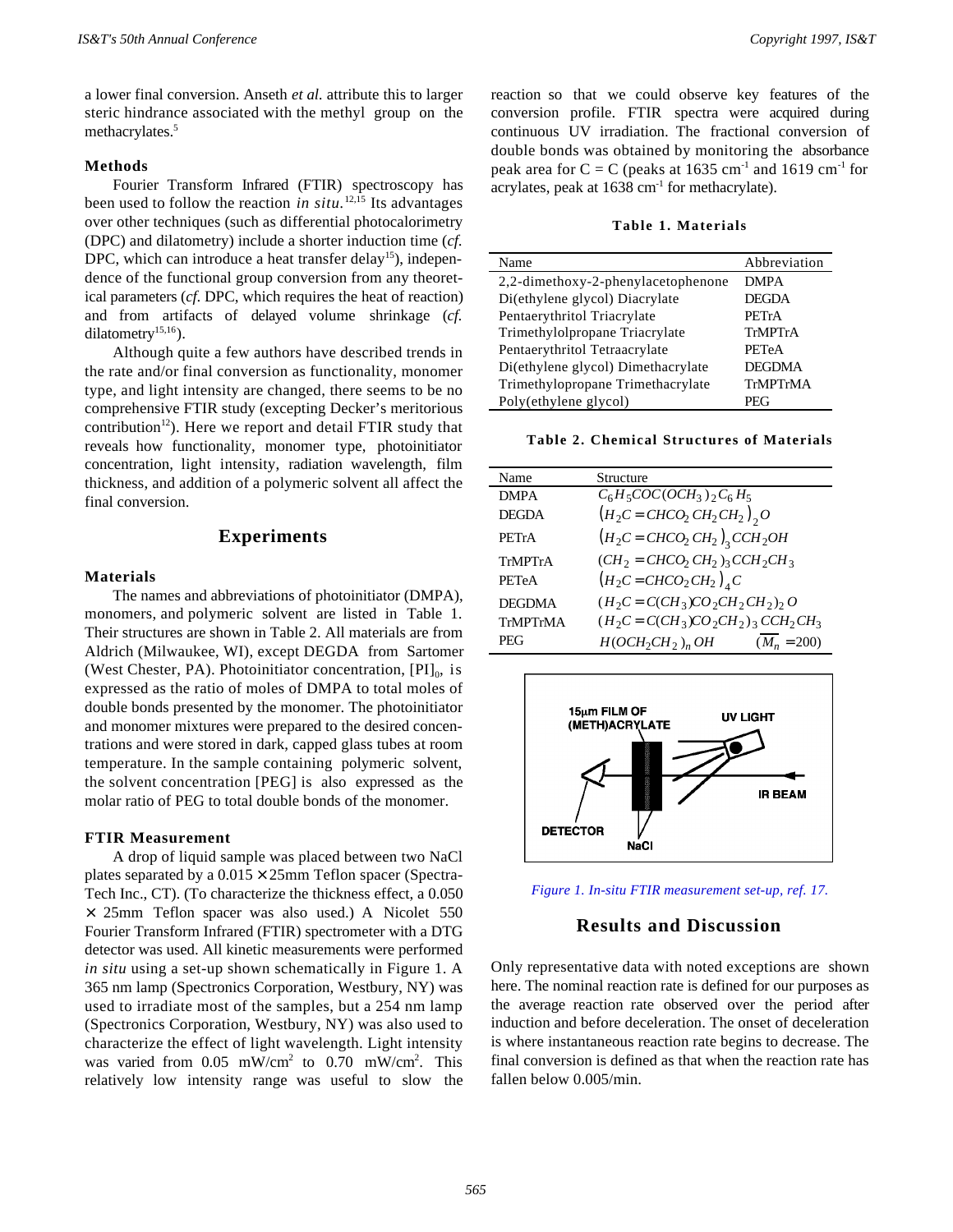## **Functionality**

Figure 2 shows the fractional conversion of double bonds with irradiation time, for acrylate monomers of different functionality at a moderate photoinitiator concentration  $[PI]_0 = 0.001$  (*cf.* below). An induction period is evident at the beginning of reaction. The reaction rate then accelerates to accomplish some conversion at the nominal rate. This period is followed by rate deceleration, but significant further conversion can still be achieved. Observed trends are summarized below:

diacrylate > triacrylate > tetracrylate

 nominal reaction rate conversion before the onset of deceleration conversion after the onset of deceleration (Figure 3) final conversion



*Figure 2. Conversion vs. irradiation time for different functional acrylates,*  $[PI]_0 = 0.001$ , light intensity = 0.050 mW/cm<sup>2</sup>



*Figure 3. Conversion vs. irradiation time for different functional acrylates after the onset of deceleration, [PI]<sup>0</sup> = 0.001, light intensity = 0.050 mW/cm<sup>2</sup>*

Although many different effects are at play,<sup>5,12</sup> we postulate that differences in the nominal reaction rate reflect the relative magnitude of propagation rate constant (reactivity). Higher functional monomers propagate more slowly; this may result from the higher viscosity, as proposed by Anseth *et al.*<sup>5</sup> Furthermore, we may presume that the deceleration is associated with increasingly diffusion limited propagation. Higher functional monomers manage to achieve only a lower conversion before the onset of deceleration. Perhaps this is because increasing functionality makes it easier to form crosslinks between polymer chains (due to higher pendant group concentrations at a given conversion). Following Kloosterboer,<sup>1</sup> we might presume that the slow reaction rate allows the polymer structure to relax, which may act to enhance diffusion resistance to propagation. Finally, higher functional monomers achieve less conversion after the onset of deceleration. This may be due to a stiffer, more highly crosslinked network (due to reaction with pendant groups).

All these effects contribute to the final conversion trend. The same trends (not shown) were also observed for di- and trimethacrylates.

#### **Acrylates and Methacrylates**

Figure 4 shows the conversion curves of di-, and triacrylate, and di-, and trimethacrylate at  $[PI]_0 = 0.001$ . It shows that methacrylates have a longer induction period than acrylate. Observed trends at a given functionality are

acrylate > methacrylate





*Figure 4. Conversion vs. irradiation time for di- and triacrylates and methacrylates, [PI]<sup>0</sup> = 0.001, light intensity = 0.050 mW/cm<sup>2</sup>*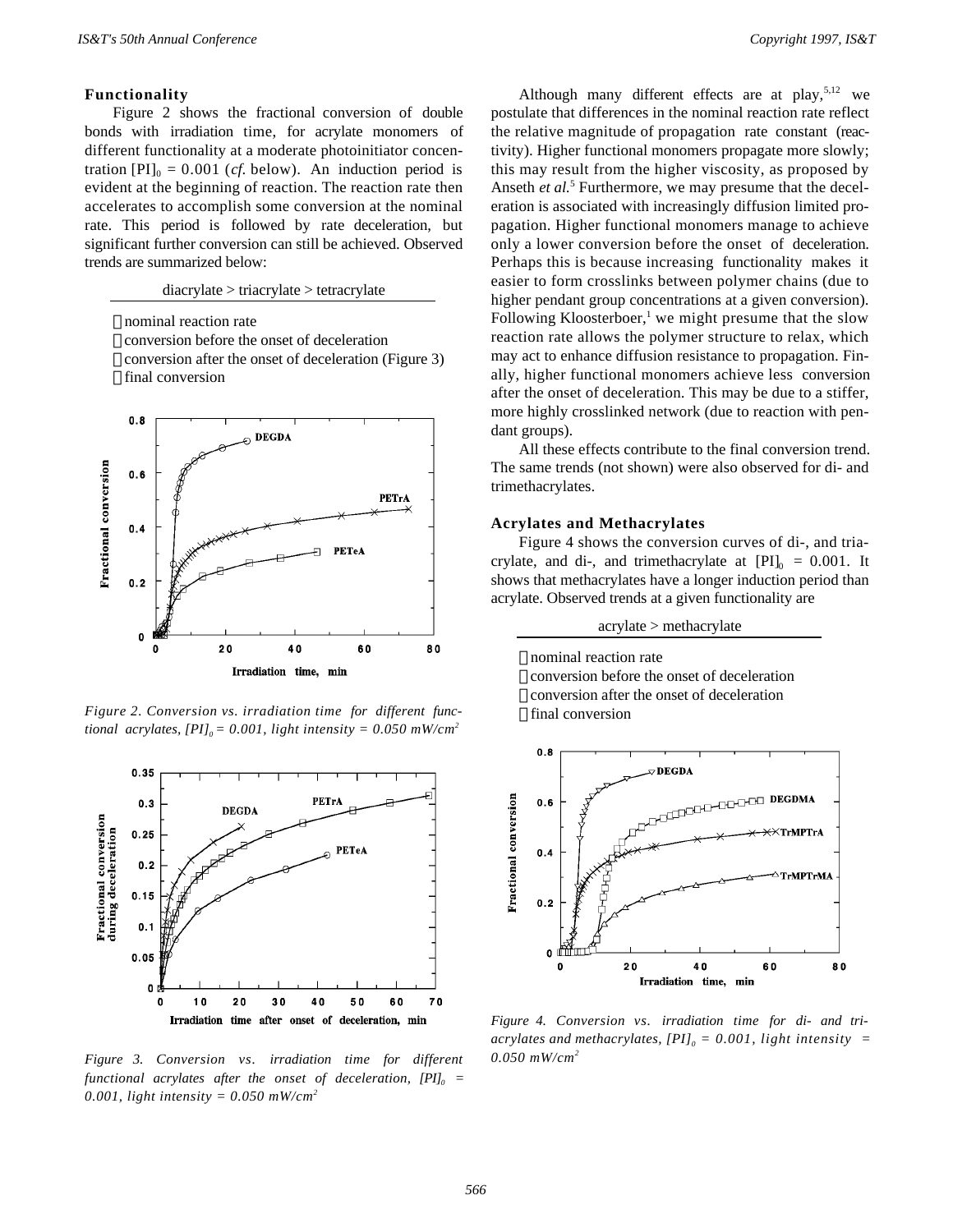The lower nominal reaction rate (lower reactivity) of methacrylates might be attributed to the stabilization of the free radical by adjacent methyl group in methacrylate.<sup>18</sup> The lower conversion of methacrylate double bonds before the onset of deceleration might be associated with slower reaction rate in the light of Kloosterboer's argument. However, it is also no doubt associated with the lower segmental mobility of methacrylate functional groups (as reflected by higher glass transition temperature of polymethacrylate than polyacrylate). In addition, Anseth<sup>19</sup> proposed that methacrylates might more easily form crosslinked polymer network. Finally, methacrylates accomplish less conversion after the onset of deceleration, again perhaps due to stiffer network.

#### **Initiator Concentration**

Figure 5 shows the conversion of triacrylate (PETrA) at different photoinitiator concentrations. Observed trends are

high  $[PI]_0 > low [PI]_0$ 

- nominal reaction rate
- conversion before the onset of deceleration
- conversion after the onset of deceleration
- final conversion

As expected, the higher photoinitiator concentration, the obviously faster nominal reaction rate and the shorter induction period due to a greater radical concentration. The higher conversion before the onset of deceleration again may be associated with the higher reaction rate and/or formation of lower molecular weight polymer.



*Figure 5. Photoinitiator concentration effect, PETrA, light*  $intensity = 0.050mW/cm<sup>2</sup>$ 

Another obvious trend, though, is a marked increase in the conversion that can be achieved after the onset of deceleration. Evidently raising the radical concentration has produced a more open and/or mobile network structure.

At  $[PI]_0 \ge 0.1$ , surface rippling appeared. Payne *et al.*<sup>20</sup> attributed this to the attenuation of light intensity through the reacting coating, which may result in solidification stress gradients.

#### **Light Intensity**

Figure 6 merely shows that the effect of increasing light intensity (polymerizing trimethacrylate, at  $[PI]_0 = 0.01$ ) is similar to the above photoinitiator concentration effect. Stronger light intensity causes higher nominal reaction rate, higher conversion before the onset of deceleration, and higher conversion after the onset of deceleration—and thus higher final conversion.



*Figure 6. Conversion of TrMPTMA at different light intensities, [PI]<sup>0</sup> = 0.01*

# **Radiation Wavelength**

The effect of radiation wavelength on conversions is illustrated in Figure 7. A 254 nm lamp was used to compare with the standard (for this paper) 365 nm radiation. Other conditions were set at  $[PI]_0 = 0.002$ , light intensity =  $0.21$ mW/cm<sup>2</sup>. Because the photoinitiator has an absorption coefficient two orders of magnitude greater at 254 nm than at 365 nm, the former wavelength produces the higher nominal reaction rate, higher conversion before the onset of deceleration and higher conversion after the onset of deceleration and thus higher final conversion. This is the same effect as produced by raising initiator concentration.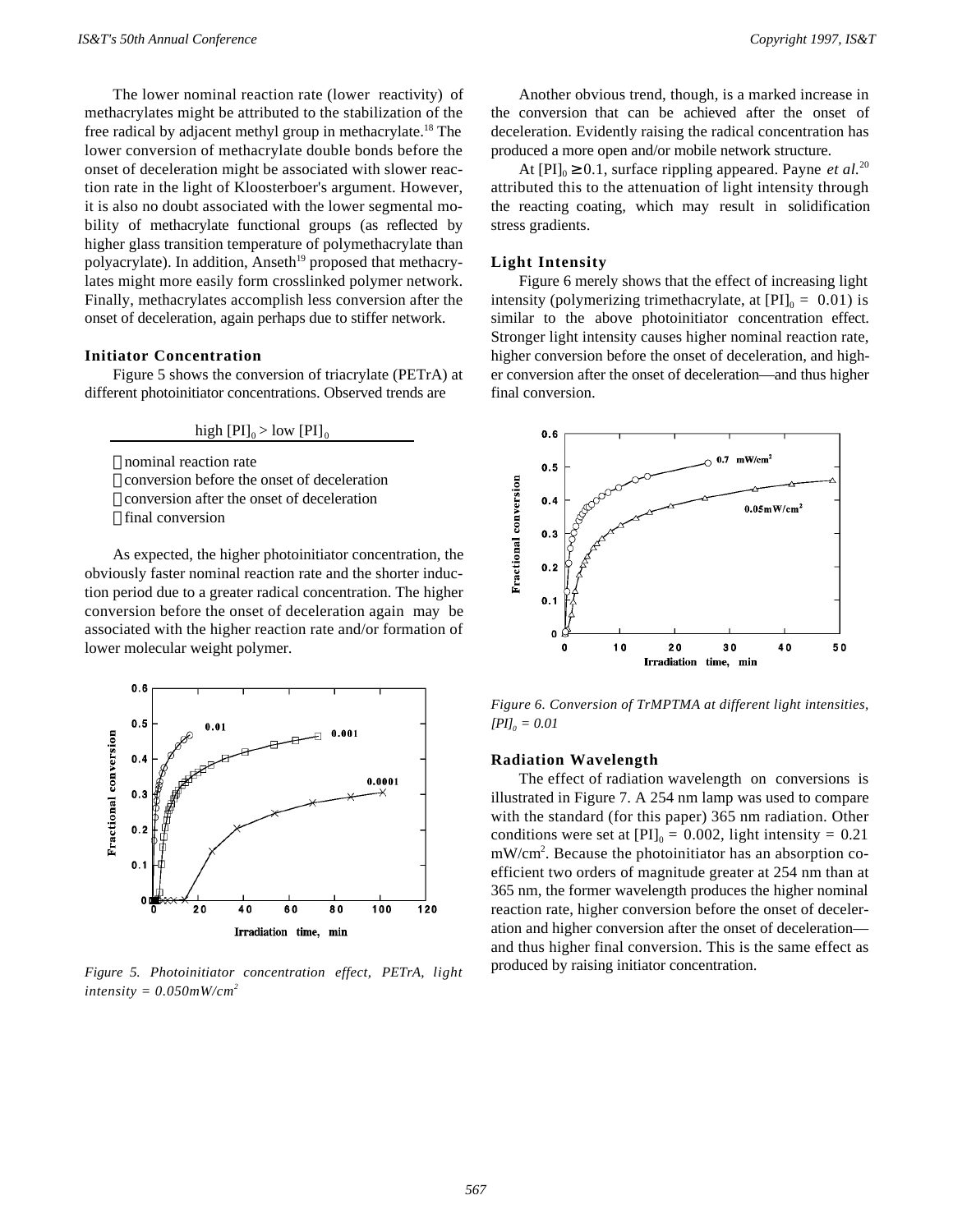

*Figure 7. Wavelength effect, TrMPTrA, [PI]<sup>0</sup> = 0.002, light intensity = 0.210mW/cm<sup>2</sup>*

#### **Film Thickness**

At greater thickness of curing film, the effect of attenuation of light intensity with depth can be seen. Figure 8 shows that raising the sample thickness from 15μm to 50μm decreases the final conversion by almost one-third. Thus the stronger attenuation of light intensity leads to lower nominal reaction rate, lower conversion before the onset of deceleration, and lower conversion after the onset of deceleration—the same effect as initiator concentration.

Attenuation of radiation through thick films may also lead to rippling. Details are presented elsewhere.<sup>20</sup>



*Figure 8. Film thickness effect, TrMPTrA, [PI]<sup>0</sup> = 0.002, light intensity = 0.210mW/cm<sup>2</sup>*

## **Addition of Solvent**

Even though one of the advantages of UV curing of acrylates and methacrylates is that it is generally solventless, it is worthwhile to probe the nature of diffusion limitation by adding a non-volatile solvent. Figure 9 shows the effect of adding a small amount of solvent PEG on polymerization

of PETrA at two initiator concentrations,  $[PI]_0 = 0.01$ , and 0.001. The addition postpones the onset of deceleration (higher conversion before the onset of deceleration) and raises the conversion after the onset of deceleration. Thus, the final conversion is enhanced even though PEG does not significantly change the nominal reaction rate.



*Figure 9. Effect of addition of PEG on conversion, PETrA, [PI]<sup>0</sup> = 0.01*

# **Conclusions**

This work clarifies trends in three key kinetic features, each of which affects the final conversion of polymerizing multifunctional acrylate and methacrylate monomers: (1) the nominal reaction rate; (2) the conversion before the onset of deceleration; (3) the conversion after the onset of deceleration. These three are generally coupled; an increase in any can be responsible for higher final conversion. We note several situations, though, where it is clear that one (or two) of the three is predominately responsible for increasing the final conversion.

The nominal reaction rate is mainly determined by the monomer reactivity and by the radical concentration. The apparent monomer reactivity decreases with monomer viscosity (increasing functionality) and with radical stability (higher stability for methacrylate). The radical concentration decreases with film thickness, but it increases with photoinitiator concentration, light intensity and absorptivity at the light wavelength.

The onset of deceleration is primarily caused by diffusion-controlled propagation; so it is directly related to the mobility of reacting species. The conversion before the onset of deceleration falls with crosslink density, but grows with excess free volume, and addition of solvent.

The conversion that can be achieved after the onset of deceleration is associated with the nature of the network structure formed. An open and flexible network can enhance reaction. This varies with monomer functionality, monomer type, reaction rate, and the addition of solvent.